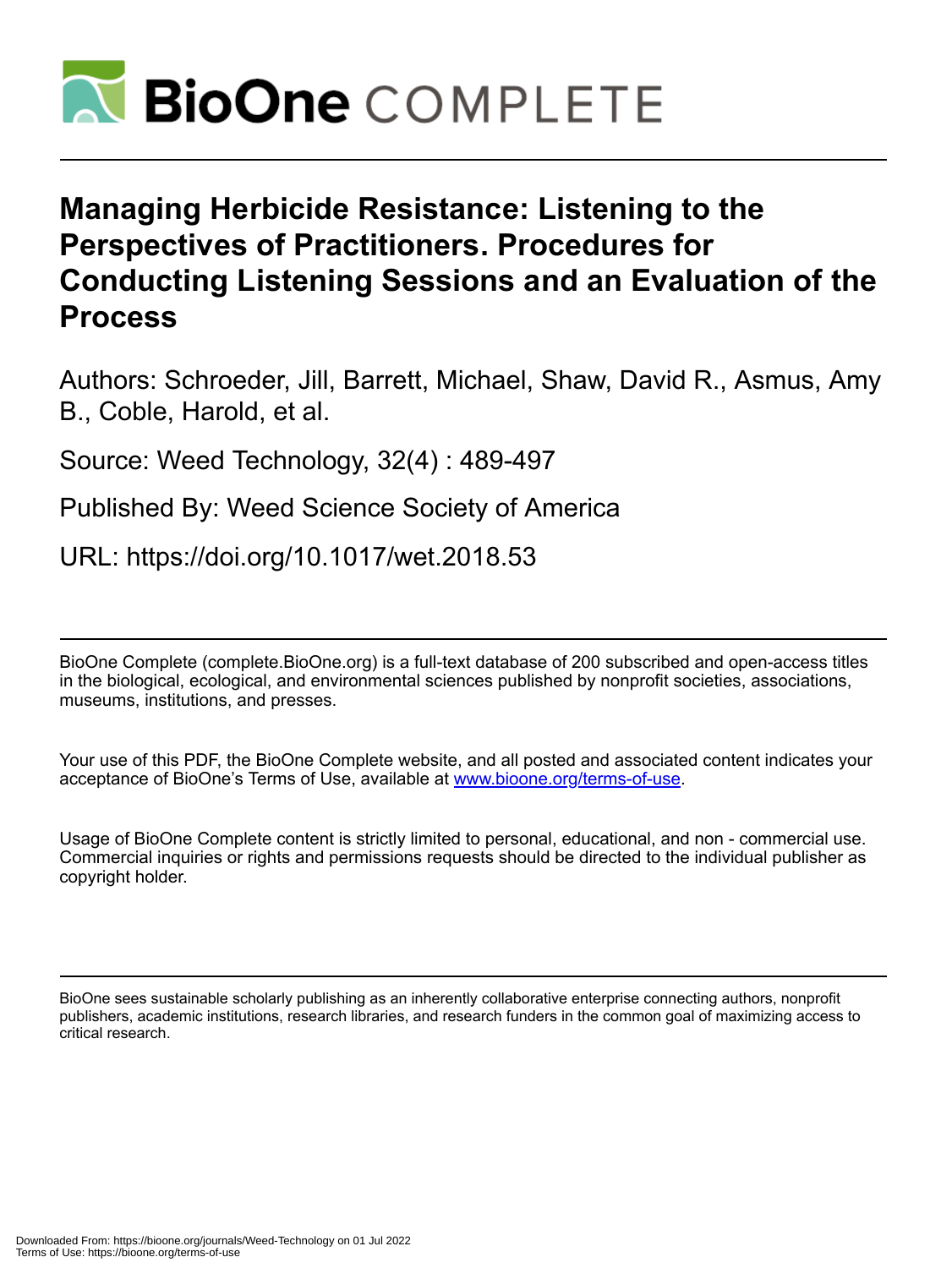# [cambridge.org/wet](https://www.cambridge.org/wet)

# Education/Extension

Cite this article: Schroeder J, Barrett M, Shaw DR, Asmus AB, Coble H, Ervin D, Jussaume Jr. RA, Owen MDK, Burke I, Creech CF, Culpepper AS, Curran WS, Dodds DM, Gaines TA, Gunsolus JL, Hanson BD, Jha P, Klodd AE, Kniss AR, Leon RG, McDonald S, Morishita DW, Schutte BJ, Sprague CL, Stahlman PW, Steckel LE and VanGessel MJ. (2018). Managing Herbicide Resistance: Listening to the Perspectives of Practitioners. Procedures for Conducting Listening Sessions and an Evaluation of the Process. Weed Technol 32:489–497. doi: 10.1017/wet.2018.53

Received: 9 February 2018 Revised: 10 March 2018 Accepted: 12 June 2018

Associate Editor:

William Johnson; Purdue University

### Key words:

Herbicide resistance; listening sessions process.

#### Author for correspondence:

Jill Schroeder, U.S. Department of Agriculture Office of Pest Management Policy, Washington, DC 20250. (Email: [jill.](mailto:jill.schroeder@oce.usda.gov) [schroeder@oce.usda.gov\)](mailto:jill.schroeder@oce.usda.gov)

© Weed Science Society of America, 2018. This is an Open Access article, distributed under the terms of the Creative Commons Attribution licence (http://creativecommons. org/licenses/by/4.0/), which permits unrestricted reuse, distribution, and reproduction in any medium, provided the original work is properly cited.



# Managing Herbicide Resistance: Listening to the Perspectives of Practitioners. Procedures for Conducting Listening Sessions and an Evaluation of the Process

Jill Schroeder<sup>1</sup>, Michael Barrett<sup>2</sup>, David R. Shaw<sup>3</sup>, Amy B. Asmus<sup>4</sup>, Harold Coble<sup>5</sup>, David Ervin<sup>6</sup>, Raymond A. Jussaume Jr.,<sup>7</sup> Micheal D. K. Owen<sup>8</sup>, Ian Burke<sup>9</sup>, Cody F. Creech<sup>10</sup>, A. Stanley Culpepper<sup>11</sup>, William S. Curran<sup>12</sup>, Darrin M. Dodds<sup>13</sup>, Todd A. Gaines<sup>14</sup>, Jeffrey L. Gunsolus<sup>15</sup>, Bradley D. Hanson<sup>16</sup>, Prashant Jha<sup>17</sup>, Annie E. Klodd<sup>18</sup>, Andrew R. Kniss<sup>19</sup>, Ramon G. Leon<sup>20</sup>, Sandra McDonald<sup>21</sup>, Don W. Morishita<sup>22</sup>, Brian J. Schutte<sup>23</sup>, Christy L. Sprague<sup>24</sup>, Phillip W. Stahlman<sup>25</sup>, Larry E. Steckel<sup>26</sup> and Mark J. VanGessel<sup>27</sup>

<sup>1</sup>Agronomist/Weed Scientist, U.S. Department of Agriculture, Office of Pest Management Policy, Washington, DC, USA, <sup>2</sup>Professor, University of Kentucky, Lexington, KY, USA, <sup>3</sup>Giles Distinguished Professor of Weed Science, Office of Research and Economic Development, Mississippi State University, Mississippi State, MS, USA, <sup>4</sup>Owner/Agronomist, CCA, RMS-Asmus Farm Supply, Inc., Rake, IA, USA, <sup>5</sup>Professor Emeritus, North Carolina State University, Raleigh, NC, USA, <sup>6</sup>Professor Emeritus of Environmental Management and Economics and Senior Fellow, Institute for Sustainable Solutions, Portland State University, Portland, OR, USA, <sup>7</sup>Professor, Department of Sociology, Michigan State University, East Lansing, MI, USA, <sup>8</sup>University Professor and Associate Chair, Extension Weed Science, Iowa State University, Ames, IA, USA, <sup>9</sup>Associate Professor, Washington State University, Pullman, WA, USA, <sup>10</sup>Assistant Professor, University of Nebraska-Lincoln, Panhandle Research and Extension Center, Scottsbluff, NE, USA, 11Professor, University of Georgia, Tifton, GA, USA, 12Professor, Penn State University, University Park, PA, USA, <sup>13</sup>Associate Extension/Research Professor, Mississippi State University, Mississippi State, MS, USA, 14Assistant Professor (ORCID 0000-0003-1485-7665), Department of Bioagricultural Sciences and Pest Management, Colorado State University, Fort Collins, CO, USA, <sup>15</sup>Professor, Department of Agronomy and Plant Genetics, University of Minnesota, Saint Paul, MN, USA, <sup>16</sup>Cooperative Extension Specialist (ORCID 0000-0003-4462-5339), University of California, Davis, Davis, CA, USA, 17Associate Professor, Montana State University, Southern Agricultural Research Center, Huntley, MT, USA, <sup>18</sup>Extension Associate, Penn State University, University Park, PA, USA, <sup>19</sup>Associate Professor (ORCID: 0000-0003-2551-4959). University of Wyoming, Laramie, WY, USA, <sup>20</sup>Assistant Professor (ORCID 0000-0002-1924-3331), North Carolina State University, Raleigh, NC, USA, <sup>21</sup>Mountain West PEST, Fort Collins, CO, USA, <sup>22</sup>Professor of Weed Science and Extension Specialist, University of Idaho, Kimberly, ID, USA, <sup>23</sup>Assistant Professor, New Mexico State University, Las Cruces, NM, USA, <sup>24</sup>Professor, Michigan State University, East Lansing, MI, USA, <sup>25</sup>Professor and Research Weed Scientist, Kansas State University, KSU Agricultural Research Center, Hays, KS, USA, <sup>26</sup>Professor, University of Tennessee, Jackson, TN, USA and <sup>27</sup>Professor, University of Delaware, University of Delaware Carvel Research and Education Center, Georgetown, DE, USA

# Abstract

Seven half-day regional listening sessions were held between December 2016 and April 2017 with groups of diverse stakeholders on the issues and potential solutions for herbicideresistance management. The objective of the listening sessions was to connect with stakeholders and hear their challenges and recommendations for addressing herbicide resistance. The coordinating team hired Strategic Conservation Solutions, LLC, to facilitate all the sessions. They and the coordinating team used in-person meetings, teleconferences, and email to communicate and coordinate the activities leading up to each regional listening session. The agenda was the same across all sessions and included small-group discussions followed by reporting to the full group for discussion. The planning process was the same across all the sessions, although the selection of venue, time of day, and stakeholder participants differed to accommodate the differences among regions. The listening-session format required a great deal of work and flexibility on the part of the coordinating team and regional coordinators. Overall, the participant evaluations from the sessions were positive, with participants expressing appreciation that they were asked for their thoughts on the subject of herbicide resistance. This paper details the methods and processes used to conduct these regional listening sessions and provides an assessment of the strengths and limitations of those processes.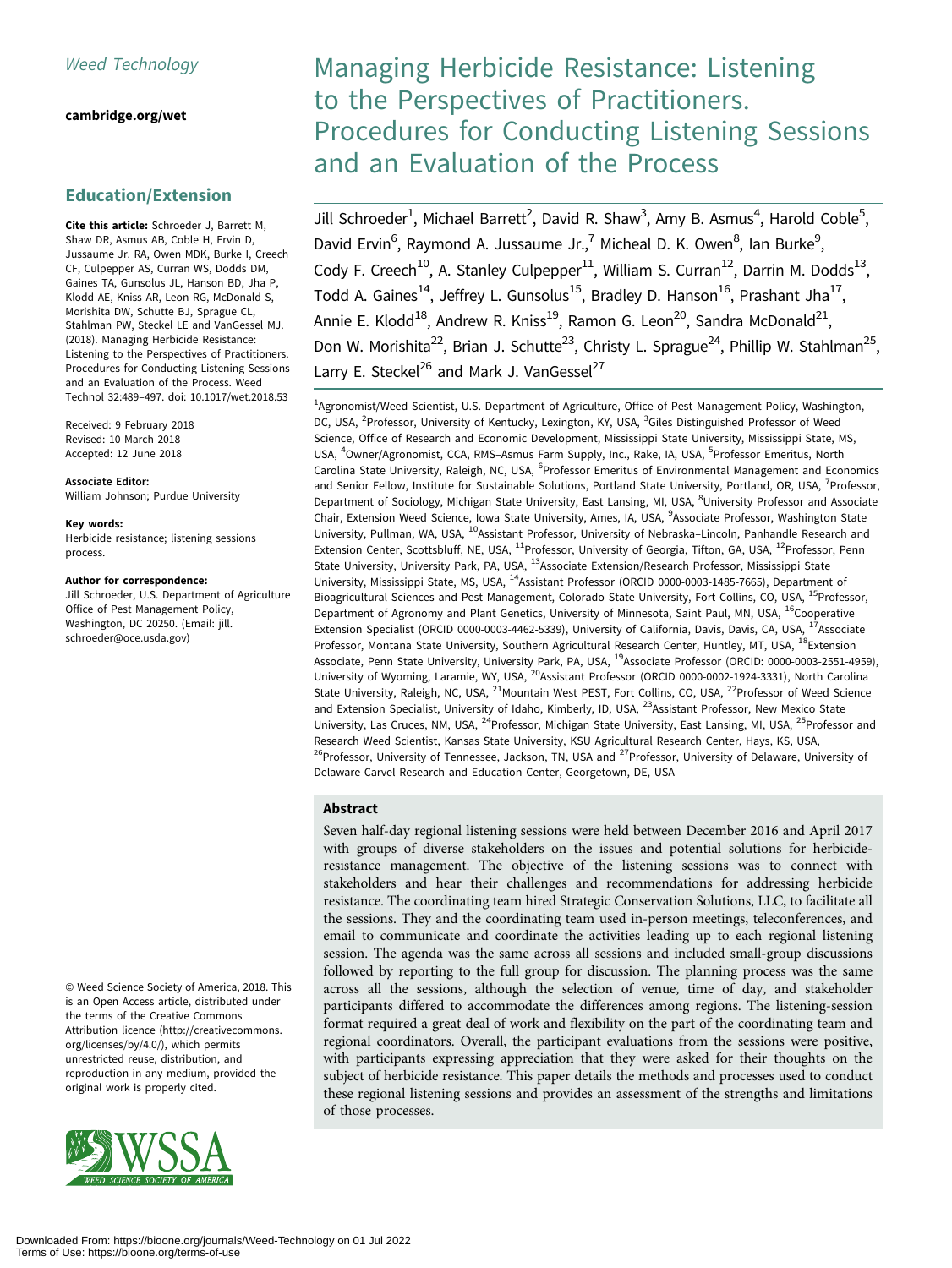# <span id="page-2-0"></span>Introduction

Weed scientists' efforts to educate and inform farmers, advisers, and others about the need to diversify weed management and adopt best management practices (BMPs) to combat herbicide-resistance evolution have produced mixed results. We do not know or understand the reasons farmers do not implement these BMPs or the challenges they have had in adopting them. To change this, we felt it was important to understand the grassroots concerns and challenges, plus

successful and unsuccessful approaches to herbicide-resistance management (HRM) implemented by farmers and others who are dealing directly with herbicide resistance. As a first attempt to gather this kind of information on a national scale, the Herbicide Resistance Education Committee (HREC) of the Weed Science Society of America (WSSA), with the help of local weed scientists and professional facilitators, conducted seven regional listening sessions around the United States. The objective was to connect with stakeholders and hear their challenges and recommendations for addressing herbicide resistance. This paper details the methods and processes used to conduct these regional listening sessions and provides an assessment of the strengths and limitations of those processes. The companion paper "Innovative Approaches to Manage Wicked Herbicide Resistance: Lessons from the Field" describes and discusses the key outcomes from the listening sessions (Schroeder et al. [2018](#page-9-0)).

# Methods

# Process to Develop Listening-Session Timeline, Goals, and Agenda

A three-member coordinating team, the HREC chair and two members, led the planning and work process throughout the project. They communicated regularly by phone and email and coordinated with the professional facilitators hired to lead the sessions to ensure progress was being made. Strategic Conservation Solutions, LLC, was the group contracted for facilitation services. The HREC invited and received the endorsement of the U.S. regional weed science society presidents as well as their suggestions for leaders within the identified listening-session regions to coordinate the sessions. The HREC solicited financial support for the listening sessions from the U.S. Department of Agriculture Animal Plant Health Inspection Service (USDA-APHIS), the United Soybean Board (USB), and the WSSA. The HREC then reached out to selected leading academic weed scientists within each identified region, all of whom agreed to serve as coordinators for their sessions (Table 1).

#### Initial Planning Meeting

The HREC and regional coordinators conducted conference calls and email exchanges in preparation for a 1-day planning meeting in August 2016. Before the meeting, the regional coordinators were asked to provide input into the goals for the listening sessions, the stakeholders who should be involved, the listening-session topics, and their definition of success. The regional coordinators from the Northeast, Great Plains, Midwest, and Southwest were able to respond and provided perspectives that formed the basis for a rich discussion at the planning meeting [\(Table 2\)](#page-3-0).

Representatives of the HREC, one regional coordinator per region, and representatives from the USB, the USDA-APHIS, the USDA Office of Pest Management Policy, and the U.S. Environmental Protection Agency Office of Pesticide Programs attended the August planning meeting. The objectives of the planning meeting were to determine the desired outcomes of the listening sessions; to delineate the roles and responsibilities of the facilitators, the HREC,

Table 1. Regions and regional coordinators for the herbicide-resistance listening sessions.

| Region and states included                                 | Date and location <sup>a</sup>    | Coordinators <sup>b</sup>                                                                                     |
|------------------------------------------------------------|-----------------------------------|---------------------------------------------------------------------------------------------------------------|
| Midsouth                                                   | December 5, 2016                  | Darrin M. Dodds                                                                                               |
| MO, TN, AR, MS, LA                                         | Starkville, MS                    | Larry E. Steckel                                                                                              |
| Northeast<br>PA, MD, DE, NY, VA, WV                        | January 18, 2017<br>Lancaster, PA | William S. Curran<br>Mark J. VanGessel<br>Annie E. Klodd                                                      |
| Northwest                                                  | January 24, 2017                  | lan Burke                                                                                                     |
| WA, OR, ID, MT, UT, NV                                     | Pasco, WA                         | Don W. Morishita                                                                                              |
| Southwest                                                  | February 15, 2017                 | Bradley D. Hanson                                                                                             |
| CA, AR, NM                                                 | Tulare, CA                        | Brian J. Schutte                                                                                              |
| <b>Great Plains</b><br>KS, NE, CO, WY, MT                  | February 17, 2017<br>Holyoke, CO  | Phillip W. Stahlman<br>Todd A. Gaines<br>Andrew R. Kniss<br>Cody F. Creech<br>Prashant Jha<br>Sandra McDonald |
| Midwest                                                    | March 4, 2017                     | Christy L. Sprague                                                                                            |
| IA, IL, IN, OH, MN, WI, ND, SD, KS, KY, MI, MO, NC, NE, TN | San Antonio, TX                   | Jeffrey L. Gunsolus                                                                                           |
| Southeast                                                  | March 30, 2017                    | Ramon G. Leon                                                                                                 |
| GA, FL, NC, SC, AL                                         | Waynesboro, GA                    | <b>Stanley Culpepper</b>                                                                                      |

<sup>a</sup>The Midsouth meeting was held in conjunction with the Mississippi State University Row Crop Short Course; the Northwest meeting was held in conjunction with the Far West Agribusiness Association meeting; the Southwest meeting was held in conjunction with the World Ag Expo; the Great Plains meeting was held in conjunction with the Farming Evolution 2017 conference; and the Midwest meeting was held in conjunction with the Commodity Classic, which was located outside the region in Texas. <sup>b</sup>D. M. Dodds, Mississippi State University; L. E. Steckel, University of Tennessee; W. S. Curran, Penn State University; M. J. VanGessel, University of Delaware; A. E. Klodd, Penn State University; I. Burke, Washington State University; D. W. Morishita, University of Idaho; B. D. Hanson, University of California, Davis; B. J. Schutte, New Mexico State University; P. W. Stahlman, Kansas State University; T. A. Gaines, Colorado State University; A. R. Kniss, University of Wyoming; C. F. Creech, University of Nebraska– Lincoln; P. Jha, Montana State University; S. McDonald, Mountain West PEST; C. L. Sprague, Michigan State University; J. L. Gunsolus, University of Minnesota; R. G. Leon, North Carolina State University (formerly University of Florida); S. Culpepper, University of Georgia.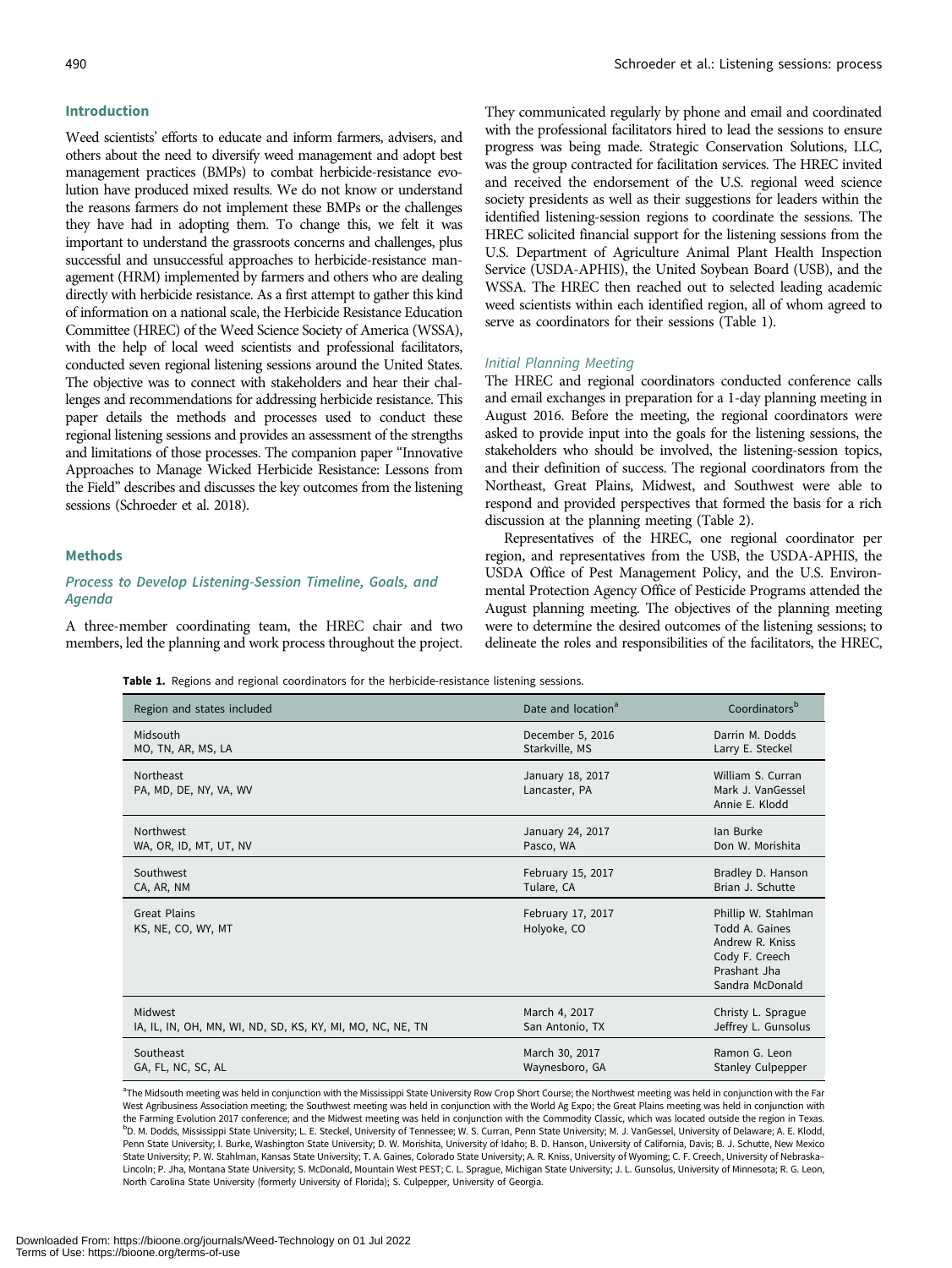| Question 1.         | What is/are the goal(s) for you and your region in hosting this listening session?                                                                                                                                                                                                                                                                                                                                                                                                                                                                                                                                                                                                                                                                                                                                                                                                                                                                                                                                                                                                                                                                                                                                                                                                                                                                                                                                                                                                                                                                                                                                                                      |
|---------------------|---------------------------------------------------------------------------------------------------------------------------------------------------------------------------------------------------------------------------------------------------------------------------------------------------------------------------------------------------------------------------------------------------------------------------------------------------------------------------------------------------------------------------------------------------------------------------------------------------------------------------------------------------------------------------------------------------------------------------------------------------------------------------------------------------------------------------------------------------------------------------------------------------------------------------------------------------------------------------------------------------------------------------------------------------------------------------------------------------------------------------------------------------------------------------------------------------------------------------------------------------------------------------------------------------------------------------------------------------------------------------------------------------------------------------------------------------------------------------------------------------------------------------------------------------------------------------------------------------------------------------------------------------------|
| Northeast           | To help inform the direction of the summit with more regional and local information. We also want to provide education to our clientele.<br>What do we need to do differently to get the message out? Need to think about how we deal with different clientele groups-dealers<br>vs. farmers. We want to influence state, regional, and national policy. We hope this effort leads to real change in the field.                                                                                                                                                                                                                                                                                                                                                                                                                                                                                                                                                                                                                                                                                                                                                                                                                                                                                                                                                                                                                                                                                                                                                                                                                                         |
| Southwest           | To provide an opportunity for stakeholder discussions on the strategies and situations that prevent or enhance the development and<br>spread of herbicide-resistant weeds in croplands and infrastructure environments across Arizona, California, and New Mexico.                                                                                                                                                                                                                                                                                                                                                                                                                                                                                                                                                                                                                                                                                                                                                                                                                                                                                                                                                                                                                                                                                                                                                                                                                                                                                                                                                                                      |
| <b>Great Plains</b> | Achieve a better understanding of farmer and land manager decision-making considerations and processes and identify the greatest<br>impediments and needs to implement herbicide-resistance management.                                                                                                                                                                                                                                                                                                                                                                                                                                                                                                                                                                                                                                                                                                                                                                                                                                                                                                                                                                                                                                                                                                                                                                                                                                                                                                                                                                                                                                                 |
| Question 2          | Who are the major stakeholders who influence the weed management decision-making process—both directly and indirectly in your<br>region, and who should be represented in the listening sessions?                                                                                                                                                                                                                                                                                                                                                                                                                                                                                                                                                                                                                                                                                                                                                                                                                                                                                                                                                                                                                                                                                                                                                                                                                                                                                                                                                                                                                                                       |
| Northeast           | Ag retailers, private consultants, commodity agronomists, farmers first; crop protection sales second; extension and federal and state<br>agencies third.                                                                                                                                                                                                                                                                                                                                                                                                                                                                                                                                                                                                                                                                                                                                                                                                                                                                                                                                                                                                                                                                                                                                                                                                                                                                                                                                                                                                                                                                                               |
| Southwest           | Growers, retailers, university extension specialists, pest-control industry representatives, grower group and commodity organization<br>representatives, pest control advisers, agronomists employed by food processors, irrigation district managers, vegetation<br>management specialists with state or local departments of transportation.                                                                                                                                                                                                                                                                                                                                                                                                                                                                                                                                                                                                                                                                                                                                                                                                                                                                                                                                                                                                                                                                                                                                                                                                                                                                                                          |
| <b>Great Plains</b> | Neighbors, advisers, crop consultants, and local retailers have the greatest influence within the regulations of federal programs (NRCS,<br>FSA, etc.) and constraints of landowners (many unaware or uncaring about resistance issues). The latter group are often unwilling to<br>share increased costs associated with resistance management in crop share arrangements. University research and extension<br>specialists influence many directly and many more indirectly. Most advisers and crop consultants get much of their information from<br>university and industry reps.                                                                                                                                                                                                                                                                                                                                                                                                                                                                                                                                                                                                                                                                                                                                                                                                                                                                                                                                                                                                                                                                   |
| Midwest             | Farmers                                                                                                                                                                                                                                                                                                                                                                                                                                                                                                                                                                                                                                                                                                                                                                                                                                                                                                                                                                                                                                                                                                                                                                                                                                                                                                                                                                                                                                                                                                                                                                                                                                                 |
| Question 3          | What questions/topics would you like to ask the group attending your listening session and are there things we can address in<br>common across all seven sessions?                                                                                                                                                                                                                                                                                                                                                                                                                                                                                                                                                                                                                                                                                                                                                                                                                                                                                                                                                                                                                                                                                                                                                                                                                                                                                                                                                                                                                                                                                      |
| Northeast           | Economics—How do you sell prevention? What is HRM to you? How can we promote non-chemical approaches? What are the university<br>resources to aid IWM [integrated weed management]? Provide regional success stories that include management diversity; what about<br>importing vs. selecting for resistance? What motivates someone to adopt IWM or more ecologically based weed management?                                                                                                                                                                                                                                                                                                                                                                                                                                                                                                                                                                                                                                                                                                                                                                                                                                                                                                                                                                                                                                                                                                                                                                                                                                                           |
| Southwest           | How prevalent are herbicide-resistant weeds in each of the regions and cropping systems discussed at the listening sessions? For crops<br>and regions with few reports of herbicide-resistant weeds, how are weeds managed? What are the primary weed management<br>strategies used in crops and regions with severe resistance problems? For crops and regions with severe resistance problems, are<br>there examples of successful resistance management interventions? For these scenarios, what are the details with respect to practice,<br>farm, and farmer? How do growers with and without herbicide-resistant weeds perceive the threat of herbicide resistance relative to<br>other problems challenging crop production? What is the level of knowledge on herbicide-resistant weed management (HRM) among<br>growers and consultants? Do they consider the full suite of practices presented in Norsworthy et al. 2012? For participants with direct<br>financial connections to crop production (growers), what prevents adoption of HRM practices? What accelerates adoption of HRM<br>practices? For participants with indirect connections to crop production (irrigation districts, DOTs [departments of transportation]),<br>what prevents adoption of HRM practices? What accelerates adoption of HRM practices? Is the adoption of HRM practices influenced<br>by conservation programs, contracts with food processor and/or government regulations? If so, how? How can industry and university<br>resources be used to promote HRM adoption? According to growers and consultants, where do herbicide-resistant weeds originate? |
| <b>Great Plains</b> | What are the major impediments to implementing proactive weed management practices? What are their needs from research<br>institutions and industry that are not being addressed adequately or at all? Other than new herbicides (a given), what do they need<br>from industry? What is the best way to communicate to reach and educate those on the fringes—those not practicing HRM?                                                                                                                                                                                                                                                                                                                                                                                                                                                                                                                                                                                                                                                                                                                                                                                                                                                                                                                                                                                                                                                                                                                                                                                                                                                                 |
| Midwest             | Who do you think the key stakeholders should be? What are the major farm economic influences that affect HRM? What industry<br>incentives are available and do they pose any barriers? Are enough university resources available to aid HRM? Are there existing<br>community resources/networks that can be tapped to assist with HRM? Would you share any regional success stories regarding HRM<br>as well as failures? Are the messages received on HRM from different sources in agreement? What is the sense of importance in your<br>region concerning HRM? Are the approaches to HRM in your region working, being adopted? What is needed from the different sources<br>to address resistance?                                                                                                                                                                                                                                                                                                                                                                                                                                                                                                                                                                                                                                                                                                                                                                                                                                                                                                                                                  |
| Question 4          | How do you define success for your listening session?                                                                                                                                                                                                                                                                                                                                                                                                                                                                                                                                                                                                                                                                                                                                                                                                                                                                                                                                                                                                                                                                                                                                                                                                                                                                                                                                                                                                                                                                                                                                                                                                   |
| Northeast           | Attendees think it's worth their time; good attendance with the right people;<br>engaged audience; accomplish what the WSSA needs; identify the current state of HRM in our region; the information actually benefits<br>our stakeholders-doesn't just remain internal; helps us develop a needs assessment for our region.                                                                                                                                                                                                                                                                                                                                                                                                                                                                                                                                                                                                                                                                                                                                                                                                                                                                                                                                                                                                                                                                                                                                                                                                                                                                                                                             |
| Southwest           | Constructive dialogue that encourages input from individuals with different points of view. A report summarizing expert-derived<br>knowledge on the severity, attitudes, and possible solutions for herbicide-resistant weeds in crop fields and supporting lands in the<br>Southwest. A list of potential speakers for the Herbicide Resistance Summit scheduled for 2018.                                                                                                                                                                                                                                                                                                                                                                                                                                                                                                                                                                                                                                                                                                                                                                                                                                                                                                                                                                                                                                                                                                                                                                                                                                                                             |
| <b>Great Plains</b> | Did the listening session reach stakeholders who seldom attend traditional extension and industry education? Did the organizers learn<br>anything from stakeholder input they were not already aware of or become aware of need for different approach(es) and information?                                                                                                                                                                                                                                                                                                                                                                                                                                                                                                                                                                                                                                                                                                                                                                                                                                                                                                                                                                                                                                                                                                                                                                                                                                                                                                                                                                             |

<span id="page-3-0"></span>Table 2. Responses from four of seven regions on regional goals, stakeholders, and meeting objectives before the planning meeting August 2016.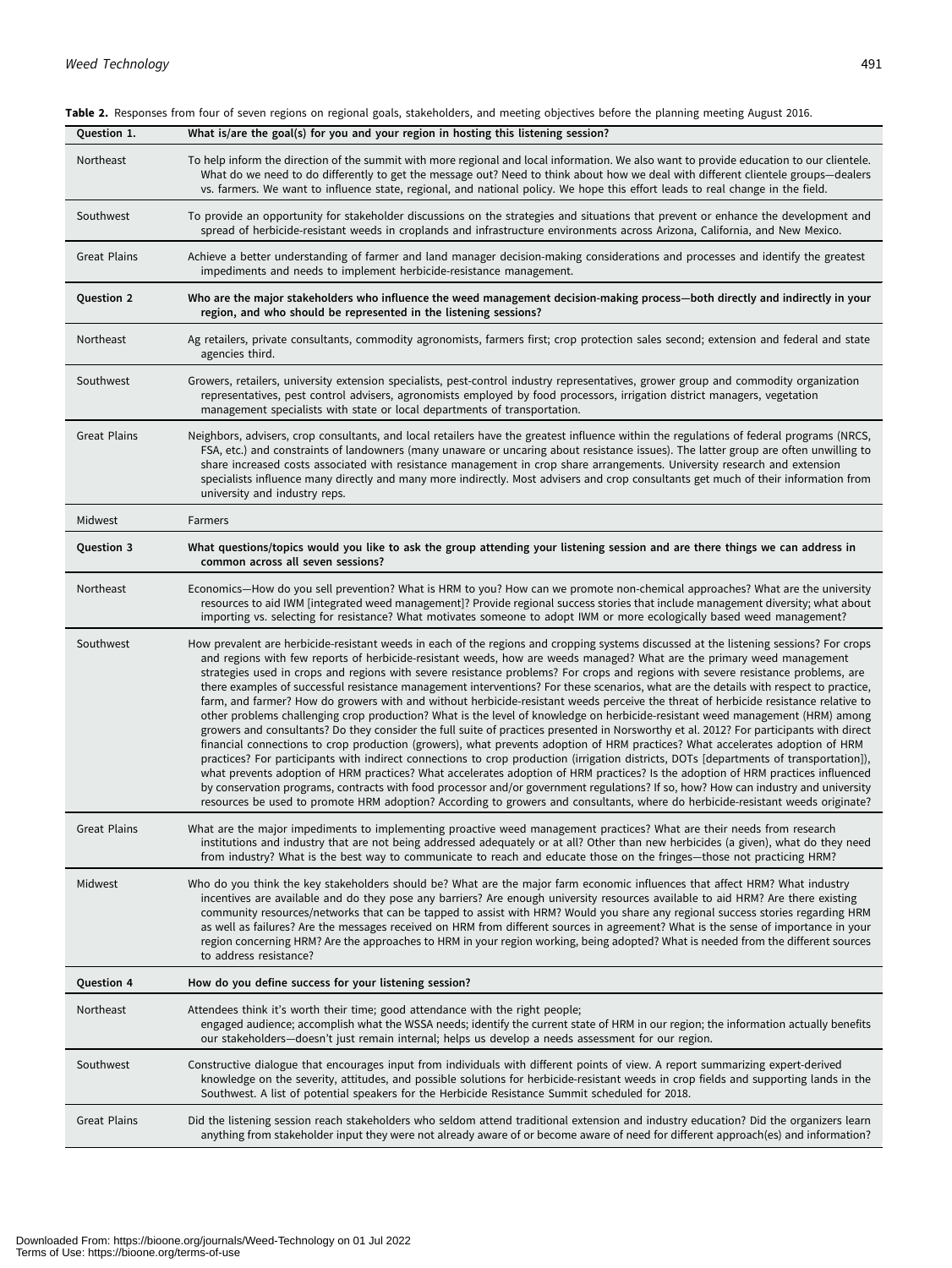#### <span id="page-4-0"></span>Table 3. Regional descriptions of their approach to identifying invitees.

| Midsouth            | The coordinators held the listening session the morning before the start of an existing meeting. They invited individuals who had been<br>past attendees of the meeting, advertised in local and regional media as well as through blogs, etc. The non-targeted approach<br>resulted in a mix of consultants, dealers, farmers, private industry, and others.                                                                                                                                                                                                                                                                                                                                                                                                                                                                                                                                                                                                                                                                                                                                                                                                  |
|---------------------|----------------------------------------------------------------------------------------------------------------------------------------------------------------------------------------------------------------------------------------------------------------------------------------------------------------------------------------------------------------------------------------------------------------------------------------------------------------------------------------------------------------------------------------------------------------------------------------------------------------------------------------------------------------------------------------------------------------------------------------------------------------------------------------------------------------------------------------------------------------------------------------------------------------------------------------------------------------------------------------------------------------------------------------------------------------------------------------------------------------------------------------------------------------|
| Northeast           | In Pennsylvania and New York, the coordinators identified about 35 individuals that they wanted to personally invite and included mostly<br>ag chemical dealers and consultants from companies like Helena and Growmark as well as independent consultants. In addition, the<br>coordinators invited Department of Ag, Farm Bureau, and a few targeted farmers. They also contacted several organizations and asked<br>if they could send out a general invite to their membership. These organizations included Penn Ag Industries, an organization that<br>represents the major agriculture retailers in the state, the PA Soybean Board (board members only), Pennsylvania Agronomic<br>Education Society, and the Keystone Crops Conference attendance list. In addition, the coordinators recruited Pennsylvania county-<br>based extension educators and weed scientists from Cornell and Rutgers to help facilitate the listening session. In Delaware, a<br>targeted group of 20 farmers and 5 agronomists from vegetable processing companies were invited; 10 ag chemical dealers were<br>contacted as well as the Delaware Noxious Weed Specialist. |
| Northwest           | The coordinators worked with the Far West Agribusiness Association (FWAA) to select an initial list of about 95 invitees. They identified 5<br>participant categories: field or account managers who were thought to know something about herbicide MOA, research biologists with<br>regional companies, active farmers on commodity commission groups, public research scientists, and governmental workers that<br>made herbicide-related policy decisions.                                                                                                                                                                                                                                                                                                                                                                                                                                                                                                                                                                                                                                                                                                  |
| Southwest           | In an attempt to represent the diversity of views on HRW [herbicide-resistant weeds] in the Southwest, invitees were targeted using an<br>online survey advertised via blog posts, Social Media, and several Cooperative Extension newsletters; a request for potential invitees<br>was sent out to Cooperative Extension colleagues via direct emails and also discipline- and crop system-based university internal<br>message boards; personal invitations to individuals on the coordinators' own contact lists; and several direct solicitations to<br>additional individuals to ask them to represent specific sectors, regions, or industries.                                                                                                                                                                                                                                                                                                                                                                                                                                                                                                          |
| <b>Great Plains</b> | Committee members were responsible for inviting participants from their states. However, they agreed to try for stakeholder group<br>diversity with a target of 50% farmers. Stakeholder groups contacted for nominations included Farm Bureau, county extension agents<br>and area agronomists, corporate offices of Crop Quest, Servi-Tech, Frontier Ag, Independent Crop Consultant, blind phone calls, and<br>following leads from a variety of sources.                                                                                                                                                                                                                                                                                                                                                                                                                                                                                                                                                                                                                                                                                                   |
| Midwest             | The highest priority was inviting corn and soybean farmers, and as a result, we held the listening session at the Commodity Classic in San<br>Antonio, TX. This venue also attracts crop consultants, agrichemical manufacturers, and retail dealers. State corn and soybean<br>commodity board leadership and selected farmers, crop advisers and agribusiness contacts received approximately 225 email<br>invitations. The coordinators contacted Extension Weed Scientists in Midwestern states for input regarding the contact information for<br>potential attendees. We expanded our invitations to include several seed companies, machinery manufacturers, bankers, Practical<br>Farmers of Iowa, and the Nature Conservancy.                                                                                                                                                                                                                                                                                                                                                                                                                         |
| Southeast           | Participants were invited in two ways: (1) open invitations at extension meetings and (2) directly contacting via phone and email<br>potential participants that the organizers knew were very familiar with HR [herbicide-resistance] issues in the area, and that<br>represented different groups (i.e., farmers, sales reps, extension agents, local regulatory agencies, etc.). The first approach was to try<br>to have a large number of participants, and the second approach was to ensure a diverse and representative group. The majority of<br>stakeholders invited were directly or indirectly associated with row-crop production, predominantly cotton, corn, soybean, and<br>peanut. However, fruit and vegetable growers and industry representatives were directly contacted to ensure their participation.                                                                                                                                                                                                                                                                                                                                   |

and the regional coordinators; to develop an agenda framework for the listening sessions; to discuss the target audience; and to set a timeline for preparing for the sessions. Strategic Conservation Solutions, LLC, facilitated the planning meeting, and the planning group reviewed the desired outcomes submitted by the Northeast, Great Plains, Midwest, and Southwest regions ([Table 2](#page-3-0)) and agreed on three goals for the listening sessions. These were: (1) to gain an understanding of the stakeholders and their goals and concerns related to HRM; (2) to gain an understanding of regional differences in herbicide-resistance issues and solutions, including successes and failures as well as challenges and needs; and (3) to identify decisionmaker needs for addressing barriers and how key stakeholder groups can assist in meeting those needs.

#### Roles and Responsibilities—Regional Coordinators

The key roles of the regional coordinators were to work with the facilitators to select the locations and dates for their listening sessions, develop the participant lists, issue invitations, and organize and host the meetings ([Table 1](#page-2-0)). After much discussion about the range of stakeholders who could either contribute to or learn from the listening sessions, the planning committee decided that the coordinators were in the best position to determine the participant lists, because key stakeholders could differ between

Downloaded From: https://bioone.org/journals/Weed-Technology on 01 Jul 2022 Terms of Use: https://bioone.org/terms-of-use

regions. The approaches taken by each region for identifying individuals to invite are described in Table 3.

# Roles and Responsibilities—HREC

The HREC, led by the coordinating team, was responsible for communication with the full planning committee, weed science societies, and funders. In addition, the HREC developed a template of an invitation letter for the regional coordinators to use. HREC members would attend each session to represent WSSA, arrange for audio recording and transcription of recordings, take notes of the discussion, collect and summarize session reports and evaluations, and draft the final report covering all sessions. The HREC worked with the facilitators to draft the materials used at each listening session. Social scientists Raymond A. Jussaume and David Ervin volunteered that one of them would attend each of the listening sessions to provide an evaluation from a social science perspective. The rest of attending committee members provided assistance where needed. The role of the social scientists and HREC members was to listen to the conversations of invited participants, not to participate themselves. Individual HREC members volunteered to have the table notes summarized, to have the session evaluations summarized, and to have the recordings of group discussions transcribed for all the sessions. One WSSA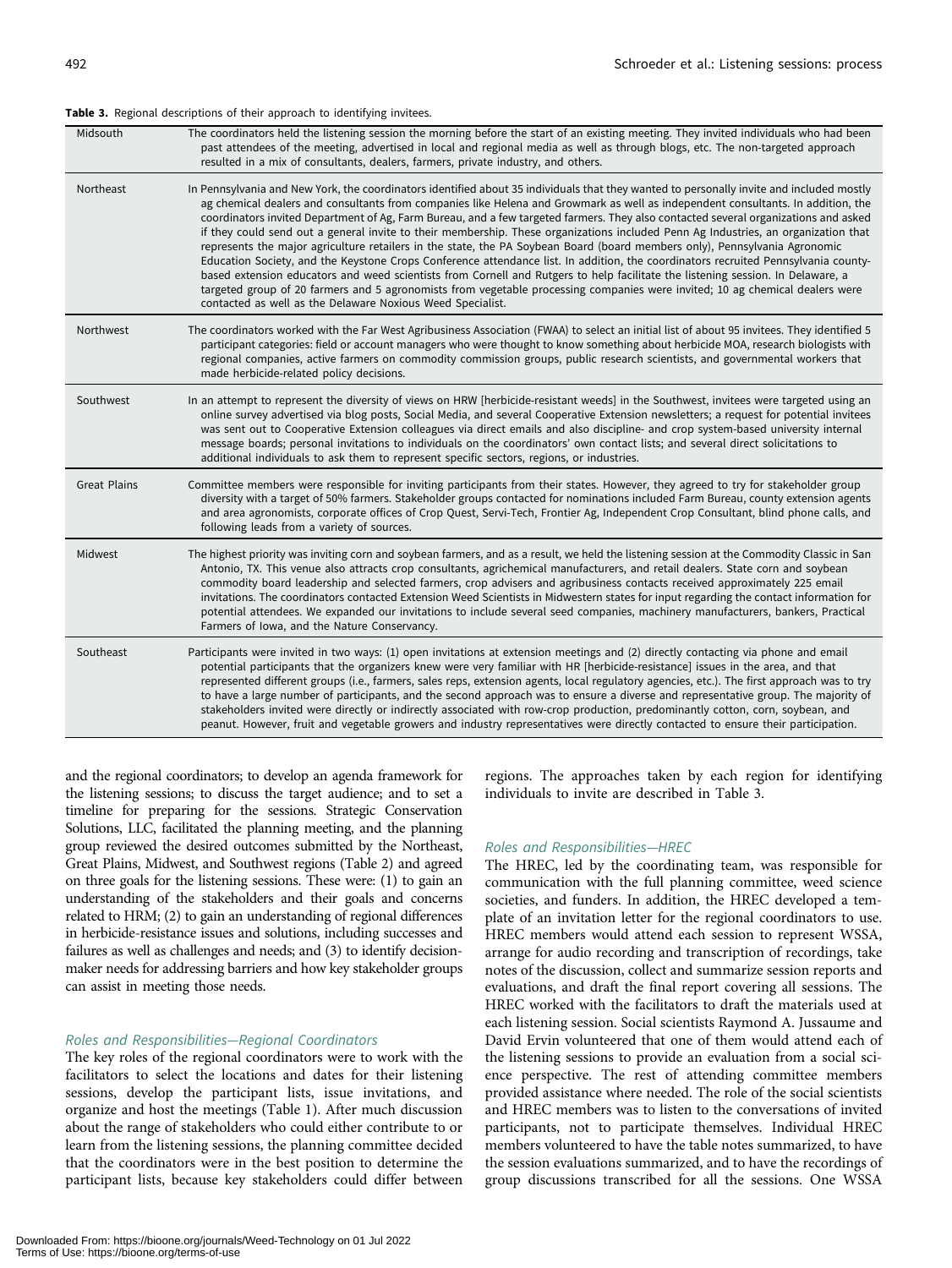volunteer took photographs of flip charts generated at each session and shared them with the core writing committee.

#### Roles and Responsibilities—Facilitators

Strategic Conservation Solutions, LLC, facilitated the development of the agenda by the HREC and the regional coordinators, developed instruction guides and session materials in coordination with the planning committee, led pre-session planning calls for each region, and facilitated each regional listening session. The materials prepared for the regional listening-session coordinators are included in Appendixes A–K in the Supplementary Material. The materials include instructions to the coordinators and HREC participants, agendas, worksheets, and forms—basically a stepby-step approach for each listening session. The planning committee agreed after considerable discussion that all regions should use the same agenda for their listening sessions to allow comparisons across regions (Table 4).

#### Process over the Course of the Listening Sessions

The HREC chair organized a debriefing call for the planning committee after the first listening session in the Midsouth. As a result of the call and the assessment of the Midsouth coordinators, portions of the agenda were revised. The "Sharing our Voices" session was initially conceived as simply asking stakeholders to share any new perspectives they had gained during the day. After the Midsouth listening session, this activity became a conversation about new perspectives on weed management between three or four representative stakeholders who were attending the listening session and were identified by HREC observers and the facilitator, Bruce Knight, during the session. The final section, "A New Approach: Sharing Linkages, Connections and Recommendations," was initially designed as a quick "popcorn" style sharing of ideas among the group. The Midsouth coordinators recommended adopting a different approach or dropping this section entirely. The final section was revised so that the participants were asked to make recommendations to universities, industry, government, and other groups regarding what is needed to address herbicide resistance. Other adjustments made after the Midsouth listening session included slight changes to the report-out sessions in which participants were asked to "vote" on their top three challenges and barriers and their top three wants and needs using colored dots.

The coordinating team arranged for an individual debriefing call or discussion with the other session coordinators after each listening session to learn their assessment of the listening session they coordinated. The HREC coordinating team also identified a core writing team who then discussed by phone the report format, issues of concern, and responsibilities before writing the final report draft. The core writing team (seven persons from the HREC) met in April 2017 to outline the first draft of the report. Once the draft was complete, the draft report was sent to the full planning committee (regional coordinators and the HREC) for review. The core writing team met again in August 2017 to discuss the reviews and begin the revision process. A second draft was sent to the planning committee in November 2017 for review before finalizing the document and drafting an executive summary for public distribution.

### Discussion and Evaluation

### Assessment of the Invitation Process

The regional coordinators were asked to provide information about the process used to identify potential participants in their sessions

Table 4. The template for the agenda for regional listening sessions.

| Regional Herbicide Resistance Listening Session<br>of the Weed Science Society of America<br>Date<br>Location<br>AGENDA template |                                                                                                                                                                                                                                                                                                                                                                                                                                                                                                                                                                                                                                                                                                                                                                                                                   |  |
|----------------------------------------------------------------------------------------------------------------------------------|-------------------------------------------------------------------------------------------------------------------------------------------------------------------------------------------------------------------------------------------------------------------------------------------------------------------------------------------------------------------------------------------------------------------------------------------------------------------------------------------------------------------------------------------------------------------------------------------------------------------------------------------------------------------------------------------------------------------------------------------------------------------------------------------------------------------|--|
| 45 minutes                                                                                                                       | Check-in and Refreshments                                                                                                                                                                                                                                                                                                                                                                                                                                                                                                                                                                                                                                                                                                                                                                                         |  |
| 15 minutes                                                                                                                       | Opening: Setting the Stage<br>Welcome - Regional Listening Session Meeting<br>Coordinators<br>• WSSA Goals & Plans for the Regional Listening Sessions -<br><b>WSSA Representative</b><br>Listening Session Overview and Ground Rules - Meeting<br>Facilitators Julie and Bruce Knight, Strategic Conservation<br>Solutions, LLC                                                                                                                                                                                                                                                                                                                                                                                                                                                                                  |  |
| 30 minutes                                                                                                                       | A Herbicide Resistance Conversation: Some Stakeholder<br>Perspectives<br>Name, affiliation<br>Name, affiliation<br>Name, affiliation<br>Name, affiliation<br>Name, affiliation<br>Questions for 20-30 Minute Conversation, Moderated by<br>Bruce Knight, Strategic Conservation Solutions, LLC:<br>What is your "story" related to herbicide resistance<br>management? Have you changed any of your weed<br>management approaches as a result of concern for<br>herbicide resistance?<br>How would you define the herbicide resistance<br>$\bullet$<br>management issue? How pervasive do you feel the issue is<br>in your area?<br>• What is working for you? What is working in your area?<br>• What do you perceive to be the biggest challenge<br>facing the ag sector on herbicide resistance<br>management? |  |
| 30 minutes                                                                                                                       | Table Discussion: Personal Perspectives and Defining the<br><b>Issues</b>                                                                                                                                                                                                                                                                                                                                                                                                                                                                                                                                                                                                                                                                                                                                         |  |
| 30 minutes                                                                                                                       | Group discussion captured on flip charts: Sharing Table<br>Insights                                                                                                                                                                                                                                                                                                                                                                                                                                                                                                                                                                                                                                                                                                                                               |  |
| 15 minutes                                                                                                                       | <b>Break</b>                                                                                                                                                                                                                                                                                                                                                                                                                                                                                                                                                                                                                                                                                                                                                                                                      |  |
| 45 minutes                                                                                                                       | Table Discussion: How to Manage the Herbicide Resistance<br>Problem<br>• Challenges and Barriers<br>• Experiences and Successes<br>Wants and Needs                                                                                                                                                                                                                                                                                                                                                                                                                                                                                                                                                                                                                                                                |  |
| 60 minutes                                                                                                                       | Group discussion captured on flip charts: Report Out and<br>Facilitated Discussion followed by voting on top three<br>within categories.                                                                                                                                                                                                                                                                                                                                                                                                                                                                                                                                                                                                                                                                          |  |
| 15 minutes                                                                                                                       | Sharing our Voices: New Perspectives (conversation with<br>representative stakeholders)                                                                                                                                                                                                                                                                                                                                                                                                                                                                                                                                                                                                                                                                                                                           |  |
| 20 minutes                                                                                                                       | A New Approach: Sharing Linkages, Connections and<br>Recommendations (captured on flip charts)                                                                                                                                                                                                                                                                                                                                                                                                                                                                                                                                                                                                                                                                                                                    |  |
| 10 minutes                                                                                                                       | Wrap Up<br>Adjourn and Turn in Evaluation/Feedback Forms                                                                                                                                                                                                                                                                                                                                                                                                                                                                                                                                                                                                                                                                                                                                                          |  |
| THANK YOU FOR YOUR ACTIVE PARTICIPATION!                                                                                         |                                                                                                                                                                                                                                                                                                                                                                                                                                                                                                                                                                                                                                                                                                                                                                                                                   |  |
| Special thanks to our sponsors:                                                                                                  |                                                                                                                                                                                                                                                                                                                                                                                                                                                                                                                                                                                                                                                                                                                                                                                                                   |  |

([Table 3\)](#page-4-0). In addition, they were asked to provide their assessments of how well their processes worked and who they might have missed as a result of their approaches [\(Table 5](#page-6-0)). The regional coordinators were limited, in many cases, by their relationships with potential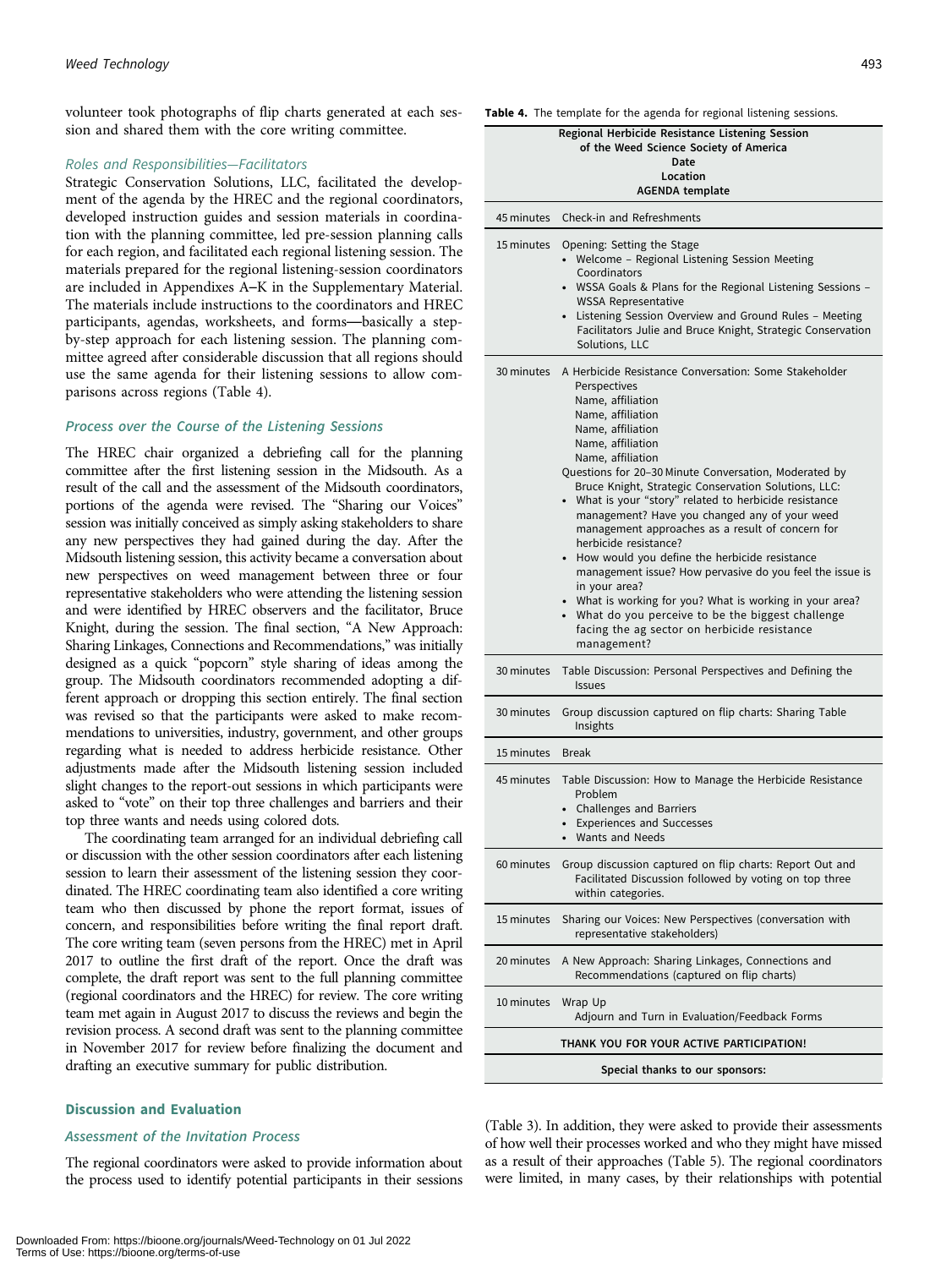### <span id="page-6-0"></span>Table 5. Regional input on invitation process: assessment of the approach and who was missed by the coordinators.

| Midsouth  | The Midsouth region included the states of Missouri, Tennessee, Alabama, Mississippi, Arkansas, and Louisiana. The coordinators felt<br>their process of identifying attendees worked very well. The crowd size was very large, at close to 180 attendees; however, the<br>attendees were very influential. We had 40,000 acres represented at one table and there were 22 tables in the room. The coordinators<br>wanted more political figures and regulatory agencies so they could see the impact of herbicide resistance. We reached out to these<br>folks in a number of ways but did not get them to attend. I suspect this was due to previous commitments more than anything else.                                                                                                                                                                                                                                                                                                                                                                                                                                                                                                                                                                                                                                                                                                                                                                                                                                                                                                                                                                                                                                                                                                                                                                                                                                                                                                                                                                                                                                                                                                                                                                                                                                                                                                                                                                                                                                                                                                                                                                                                                                                                                                                                                                                                                                                                                                                                                                                                                                                                                                                                                                                                                                                                                                                             |
|-----------|-------------------------------------------------------------------------------------------------------------------------------------------------------------------------------------------------------------------------------------------------------------------------------------------------------------------------------------------------------------------------------------------------------------------------------------------------------------------------------------------------------------------------------------------------------------------------------------------------------------------------------------------------------------------------------------------------------------------------------------------------------------------------------------------------------------------------------------------------------------------------------------------------------------------------------------------------------------------------------------------------------------------------------------------------------------------------------------------------------------------------------------------------------------------------------------------------------------------------------------------------------------------------------------------------------------------------------------------------------------------------------------------------------------------------------------------------------------------------------------------------------------------------------------------------------------------------------------------------------------------------------------------------------------------------------------------------------------------------------------------------------------------------------------------------------------------------------------------------------------------------------------------------------------------------------------------------------------------------------------------------------------------------------------------------------------------------------------------------------------------------------------------------------------------------------------------------------------------------------------------------------------------------------------------------------------------------------------------------------------------------------------------------------------------------------------------------------------------------------------------------------------------------------------------------------------------------------------------------------------------------------------------------------------------------------------------------------------------------------------------------------------------------------------------------------------------------------------------------------------------------------------------------------------------------------------------------------------------------------------------------------------------------------------------------------------------------------------------------------------------------------------------------------------------------------------------------------------------------------------------------------------------------------------------------------------------------------------------------------------------------------------------------------------------------|
| Northeast | The Northeast region is diverse, with PA having lots [of] dairy, poultry, and crop and vegetable farms. PA also has a large Anabaptist<br>(Amish and Mennonite farm population that is unique and can be a communication problem. This group is usually dairy/livestock<br>based and tend to have smaller farms and a very close-knit community. A program specifically directed to these farmers is needed. A<br>number of our initial Palmer amaranth infestations in PA have occurred with these farmers. We did have an Anabaptist retailer at our<br>session. The eastern shore (Delmarva) tends to have larger grain farmers and a large poultry industry. Vegetable agriculture is also big<br>on the Delmarva, and they have been impacted greatly by ALS-resistant [acetolactate synthase] pigweed species. As mentioned above,<br>many of the livestock farmers rely heavily on consultants and the industry for their pest management decisions, as they have too<br>many things going on to be very knowledgeable about herbicide selection. This is less true for the larger grain farmers. Herbicide-<br>resistant weeds are widespread in the region with a 30-year history of triazine resistance. Farmers do not think about triazine<br>resistance with the exception of common chickweed that recently evolved triazine resistance and is a problem in wheat and alfalfa.<br>Glyphosate-resistant horseweed is widespread from Delaware north to central PA but is still rare in NY and New England. It is our<br>number one resistant weed, and no-till agriculture is common in the region it infests. We have pockets of glyphosate/ALS-resistant<br>common ragweed, and Palmer amaranth and waterhemp have been invading our region for the last 5+ years. Palmer amaranth is<br>more common in southern DE, MD, and NJ (Delmarva), and Palmer amaranth and waterhemp have been identified on 40+ farms in PA<br>mostly centered in the southeastern part of the state. We have been conducting educational programs on HRM [herbicide-resistance<br>management] for the last 25 years. However, it is very much a situation where farmers will not spend the time or money on<br>prevention. If they have the problem, they tend to look for the easiest herbicide solution.<br>I think our method of identifying participants worked well. Bill and Mark have both been in the region for many years, so we have a good<br>understanding of who we wanted at the meeting. We wanted a balance between grain producers and vegetable farmers. The southern<br>part of the region does not have many independent crop consultants, and that role is often filled by ag chemical dealers.<br>We missed many farmers, and it would have been nice to have more farmers in the room. Farmers are reluctant to attend a meeting<br>where they will have to travel a greater distance unless they really think they will benefit. We also did not attract custom harvesters<br>(combine) or equipment dealers and we did not have Department of Transportation (DOT) people or some other natural resource<br>agencies present. We did have NRCS [Natural Resources Conservation Service] representation. We did offer CCA [certified crop adviser]<br>credits, which helped bring in the ag professionals. We offered travel reimbursement to the New Yorkers and a few others that<br>requested it. |
| Northwest | The PNW [Pacific Northwest] is second in production crop diversity only to California. The primary crops include wheat, tree fruit, and<br>irrigated crops like potatoes, but crops for seed are incredibly important. Very few soybeans are produced, and there are about<br>~150,000 acres of primarily sweet corn. The Pacific Northwest has a very diverse crop system. Rainfall ranges from 40–45 inches in<br>western Oregon and western Washington to 8-10 inches in southeastern Idaho. In addition, there are irrigated field and vegetable<br>crops as well as orchards, vineyards, and other crops. It's really impossible to collect people from all of the different agricultural areas<br>of the PNW in one group.<br>I think the process of identifying the participants worked well for us. My original plan, devised in early August, was to hold the listening<br>session with the FWAA [Far West Agribusiness Association] meeting in Pasco. The target audience would already be in attendance.<br>That meeting was planned for mid-December, but our facilitators indicated they could not meet then. Our participation would have<br>been greater.<br>We also had a pretty significant series of winter storms, including lots of ice, that impeded participation. Commodity commission<br>meetings were also scheduled on the same day, including the Wheat Commission and Tree Fruit Commission.<br>We missed western Oregon and southern Idaho farmers and field managers. They just didn't respond, largely, I think, because of the<br>location in central Washington. For the size of the group we were limited to, I don't know that we missed many others. The only other<br>group that I can think of was the crop consultants. I don't think we had many or any represented. The size of the geographical area, in<br>my opinion, was the biggest limitation. However, I understand that it was not feasible to have a listening session in every state.                                                                                                                                                                                                                                                                                                                                                                                                                                                                                                                                                                                                                                                                                                                                                                                                                                                                                                                                                                                                                                                                                                                                                                                                                                                                                                                                                                                                                                |
| Southwest | The Southwest region included California, Arizona, and New Mexico. The Southwest region encompasses a large geographic region with<br>diverse cropping systems (including some dryland production, irrigated agronomic crops, and a huge array of high-value fruit,<br>vegetable, and nut crops). The region also has huge tracts of public lands, transportation and water infrastructure, and areas of large<br>urban and suburban populations. Suffice to say, weed management needs and, specifically, herbicide-resistant weed issues and<br>concerns are also diverse across the region. The Southwest workshop was conducted at the same time as the World Ag Expo in Tulare,<br>CA. The rationale for this time was that we were hoping to capture interest of a diverse group of ag industry personnel who might<br>already be traveling to the area (the Expo draws in over 100,000 attendees from around the region and world).<br>The biggest challenges for the SW region were: (1) trying to represent the huge diversity of crop and non-crop sectors in which weed<br>management is conducted, and (2) getting good participation from important and influential weed managers during a busy time of<br>year at a meeting that was often hundreds of miles from their location.<br>The diversity of sectors in the SW region includes some cropping systems that are highly impacted by HRW (e.g., flooded monoculture<br>rice), some that are affected, but mostly by increased cost rather than total failure (e.g., orchards, transportation corridors), and some<br>that are not affected to any great degree due to intense use of chemical, mechanical, and hand-weeding efforts (e.g., strawberry,<br>vegetables). One colleague who works in vegetable crops offered the analogy that "It's like you're inviting people to a meeting to<br>discuss what to do about leaky roofs. People who aren't having roof problems will not attend." This is a good point, and we hope the<br>final report will acknowledge that the population sampled in the SW region, and probably all the other regions as well, will be biased<br>toward those with resistance problems and does not necessarily represent all of agriculture.<br>In much of the SW region, there is not really a consistent "off season" due to relatively mild winters and extremely diverse cropping<br>systems. Trying to scheduling [sic] a meeting for a diverse audience will always have this challenge. In particular, we missed<br>participation of a number of really good and thoughtful pest managers because of critical tasks needed during almond bloom. Our<br>scheduled meeting happened to coincide with an important meeting for the rice industry, and we had little representation of that<br>industry, even though it is arguable [sic] the most affected by HRW in the region. Further, we had no representation from New Mexico<br>pecan production—a cropping system with documented evidence of herbicide-resistant weeds. New Mexico pecan's absence might                                                                                                                                                                                                                                                                                                                                               |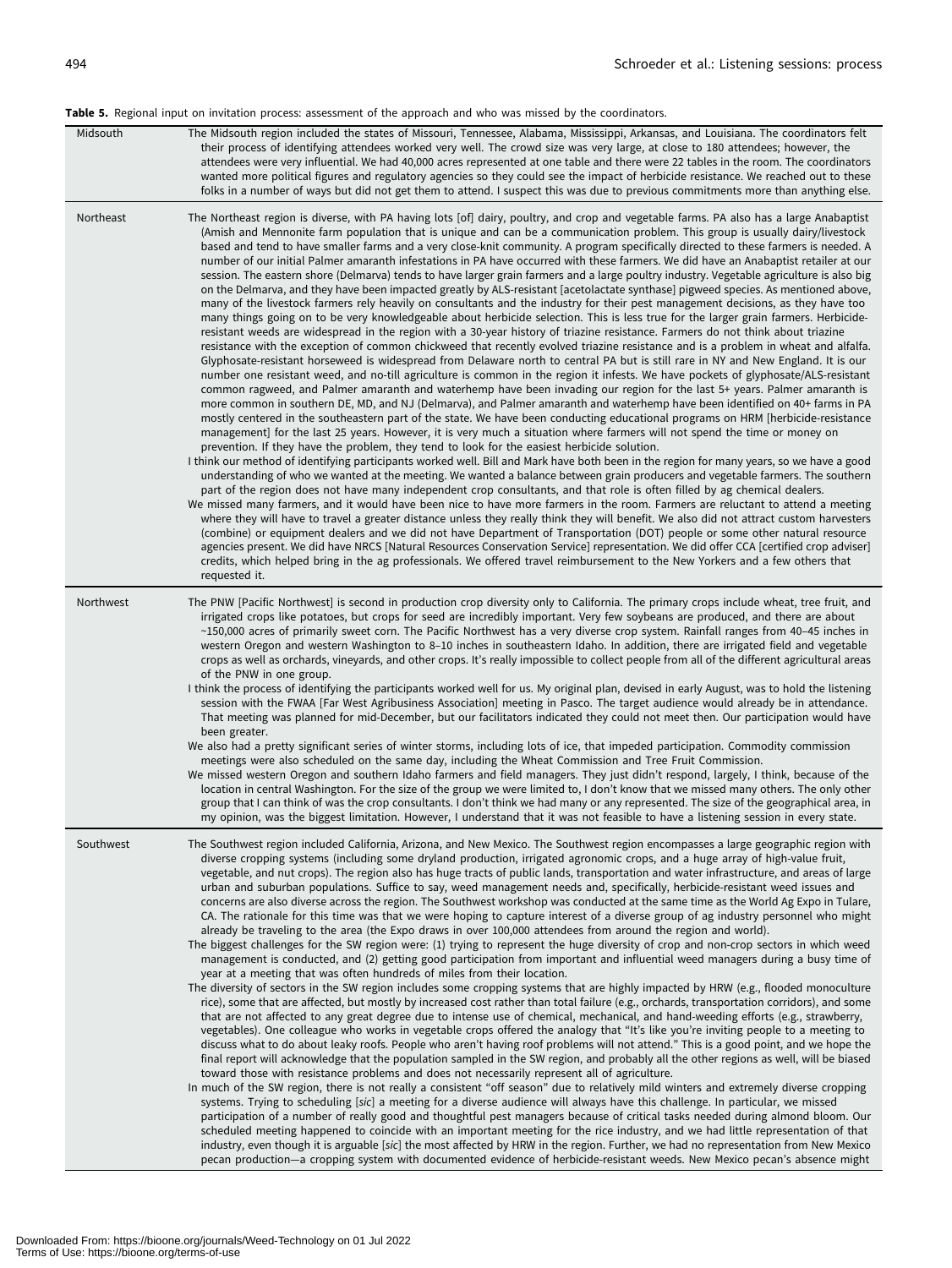| Table 5. (Continued) |                                                                                                                                                                                                                                                                                                                                                                                                                                                                                                                                                                                                                                                                                                                                                                                                                                                                                                                                                                                                                                                                                                                                                                                                                                                                                                                                                                                                                                                                                                                                                                                                                                                                                                                                                                                                                                                                                                                                                                                                                                                                                                                                                                                                                                                                                                                                                                                                                                                                                                                                                                                                                                                                                                                                                                                                                                                                                                                                                                                                                         |
|----------------------|-------------------------------------------------------------------------------------------------------------------------------------------------------------------------------------------------------------------------------------------------------------------------------------------------------------------------------------------------------------------------------------------------------------------------------------------------------------------------------------------------------------------------------------------------------------------------------------------------------------------------------------------------------------------------------------------------------------------------------------------------------------------------------------------------------------------------------------------------------------------------------------------------------------------------------------------------------------------------------------------------------------------------------------------------------------------------------------------------------------------------------------------------------------------------------------------------------------------------------------------------------------------------------------------------------------------------------------------------------------------------------------------------------------------------------------------------------------------------------------------------------------------------------------------------------------------------------------------------------------------------------------------------------------------------------------------------------------------------------------------------------------------------------------------------------------------------------------------------------------------------------------------------------------------------------------------------------------------------------------------------------------------------------------------------------------------------------------------------------------------------------------------------------------------------------------------------------------------------------------------------------------------------------------------------------------------------------------------------------------------------------------------------------------------------------------------------------------------------------------------------------------------------------------------------------------------------------------------------------------------------------------------------------------------------------------------------------------------------------------------------------------------------------------------------------------------------------------------------------------------------------------------------------------------------------------------------------------------------------------------------------------------------|
|                      | have been caused by the listening session's timing (the invitations were distributed during the conclusion of pecan harvesting), as well<br>as the listening session's location. Meaningful input from New Mexico pecan farmers would likely require a listening session at a<br>regional pecan meeting (e.g., Western Pecan Growers); however, a listening session at such a meeting would likely discourage<br>participation from other agricultural sectors.<br>Finally, in hindsight, holding the meeting at the same time as the World Ag Expo was probably a net loss rather than a benefit. We don't<br>feel that we got many workshop attendees who were already planning to come to the Expo (although many probably did go to the<br>expo while in the area for the workshop). For those not already planning to come to the Expo, the challenges related to getting hotel<br>rooms in the area were large. At least several attendees from northern California elected to drive 3-5 hours the morning of the<br>workshop (which started at 8:30 AM) because it was too difficult to get rooms nearby. While certainly grateful for the dedication of<br>those who did drive in for the day, we probably also lost many more who might have attended if it had been easier to travel. For<br>potential attendees from New Mexico and Arizona, the distance and relatively small level of HRW issues were a significant barrier (e.g.,<br>nearly 1000 miles from Albuquerque to Tulare).                                                                                                                                                                                                                                                                                                                                                                                                                                                                                                                                                                                                                                                                                                                                                                                                                                                                                                                                                                                                                                                                                                                                                                                                                                                                                                                                                                                                                                                                                                                       |
| <b>Great Plains</b>  | The Great Plains region included the states of Colorado, Kansas, Montana, Nebraska, Oklahoma, Wyoming. Asking extension agents to<br>nominate individuals still seems logical to me, but perhaps they would have been more responsive if the request would have come<br>from extension administration. If personal phone don't [sic] work, I don't know how you reach some of the groups that were<br>underrepresented.<br>Participants came from six states: Colorado 35; Kansas 39; Montana 4; Nebraska 24; Oklahoma 2; and Wyoming 3. Attending participants<br>were categorized by primary stakeholder group as follows: producers 44; agronomists & crop consultants 21; university & ARS<br>[Agricultural Research Service] 17; retail sales and service 8; county government/departments 4; industry 3; commodity & farm<br>organization 3; DOT 2; other 2; BLM [Bureau of Land Management] 1; ag media 1. Several of the producers also serve on commodity<br>and farm organization boards and are leaders in their communities. Most of the university/ARS attendees served as table hosts; about<br>2/3 of them were effective in that capacity. Generally, the only groups that I considered adequately represented were farmers and crop<br>consultants followed by industry and retailers. State and federal agencies were underrepresented as were non-agricultural<br>stakeholders. Region 8 EPA and WY State Dept. of Ag said they would attend but didn't.<br>Trying to cover the entire Great Plains region in one meeting was a mistake because of distance and diversity in cropping systems. There<br>needed to have been one in the northern Great Plains as well as in the central/southern Great Plains. The HR issues in the two areas<br>differ. We heard after the fact that there was discussion at individual tables that didn't get reported out. The person doing the<br>reporting tended to say what was on their mind and [that] was not always representative of the group discussion. Recordings of the<br>table discussion would have captured fuller outcomes. Also, the ranking of outcomes on flip charts was problematic in that there was<br>a join-the-crowd tendency. It would have been better and a more accurate reflection of individual thoughts for someone to have<br>captured the outcomes and projected those onto a screen and ask persons to "vote" their preferences privately rather than publically<br>[sic], using Turning Point or other crowd response technology. Many participants commented what they like best and gained the most<br>from was the diversity of viewpoints at individual tables. This was achieved by carefully pre-assigning participants to specific tables in<br>order to achieve both geographic and stakeholder diversity. There was some expressed disappointment/frustration that not much<br>new was learned. It seems many came thinking they would hear solutions rather than contributing their own experiences, ideas, etc. |
| Southeast            | The Southeast region included NC, SC, GA, FL, and AL. In this region, agriculture is an important component of the economies of each<br>state. Major crops include cotton, soybean, peanut, and wheat, but tobacco and horticultural crops such as vegetables (sweet<br>potatoes, potatoes, peppers, tomatoes, watermelons), peaches, and blueberries are not only important for the local economies, but<br>also for supplying markets at the national level.<br>Recruitment efforts were successful to attract a diverse group of participants, which included 20 growers, 3 crop and pest control<br>advisers, 10 extension agents, 6 sales representatives from the seed and agrichemical industries, 2 local government officials involved<br>in agricultural issues, 2 commodity groups, 2 farm-financing representatives, and 11 representatives from universities and research<br>institutions. However, the number of participants was lower than expected. The listening session was conducted in northeast GA to<br>encourage attendance from the Carolinas, but unfortunately for several potential participants from southwest GA, FL, and AL, the<br>travel time to the chosen location prevented them from attending.<br>Participants provided a good balanced sample of groups dealing with HR issues in different ways and cropping systems. Unfortunately,<br>representation from North Carolina and South Carolina [was] very small. Colleagues from those states that helped recruit participants<br>indicated that the distance to the event was the main obstacle.                                                                                                                                                                                                                                                                                                                                                                                                                                                                                                                                                                                                                                                                                                                                                                                                                                                                                                                                                                                                                                                                                                                                                                                                                                                                                                                                                                                                                                |
| Midwest              | We defined the Midwest region as encompassing the following 12 states: IA, IL, IN, KY, MI, MN, MO, ND, NE, OH, SD, and WI. The challenge<br>for the Midwest listening session was to find a location and venue that would be relatively easy and cost-efficient for participants to<br>attend and stay within the budget allocated for the Midwest session. We placed the highest priority on hearing from farmers who grow<br>corn and soybean, and as a result we held the session at the Commodity Classic in San Antonio, TX. This is a venue that would draw a<br>large number of farmers, and crop consultants, agrichemical manufacturers, and retail dealers also attend this event. As we<br>anticipated, our choice of venue and location did limit the diversity of agricultural-related industries that participated, however, we<br>did meet our objective of having farmers as the primary participants. At the listening session we had representation from 10 of the 12<br>states plus attendees from KS, NC, and TN. In total we had 37 participants; 27 were farmers; 6 from industry and 4 retail dealers. Due<br>to the large geographic area and our lack of direct contacts outside of the corn and soybean production/agribusiness sector, we were<br>challenged in generating a diverse audience, but as coordinators we do feel we did meet our primary goal of a farmer-focused event.                                                                                                                                                                                                                                                                                                                                                                                                                                                                                                                                                                                                                                                                                                                                                                                                                                                                                                                                                                                                                                                                                                                                                                                                                                                                                                                                                                                                                                                                                                                                                                                                        |

participants and their spheres of influence when developing their invitation lists. It was a challenge to get assistance from a wider variety of groups for a number of reasons, including privacy issues around sharing mailing lists and a lack of urgency about herbicide resistance in external groups approached for help. Participant diversity was limited at some listening sessions based on the location of the session and the size of the region, cropping system, farm size, connection with organizers, or other reasons. The coordinators indicated that the participant populations in the regions also may have been biased toward those with experience or knowledge of herbicide resistance. Finally, some regions do not have an "offseason," so it was difficult to get the desired diversity due to ongoing field work and obligations.

Discussions at the sessions revealed that some stakeholder groups who impact HRM were not at the sessions. These groups may not even be aware of the issues, even if they significantly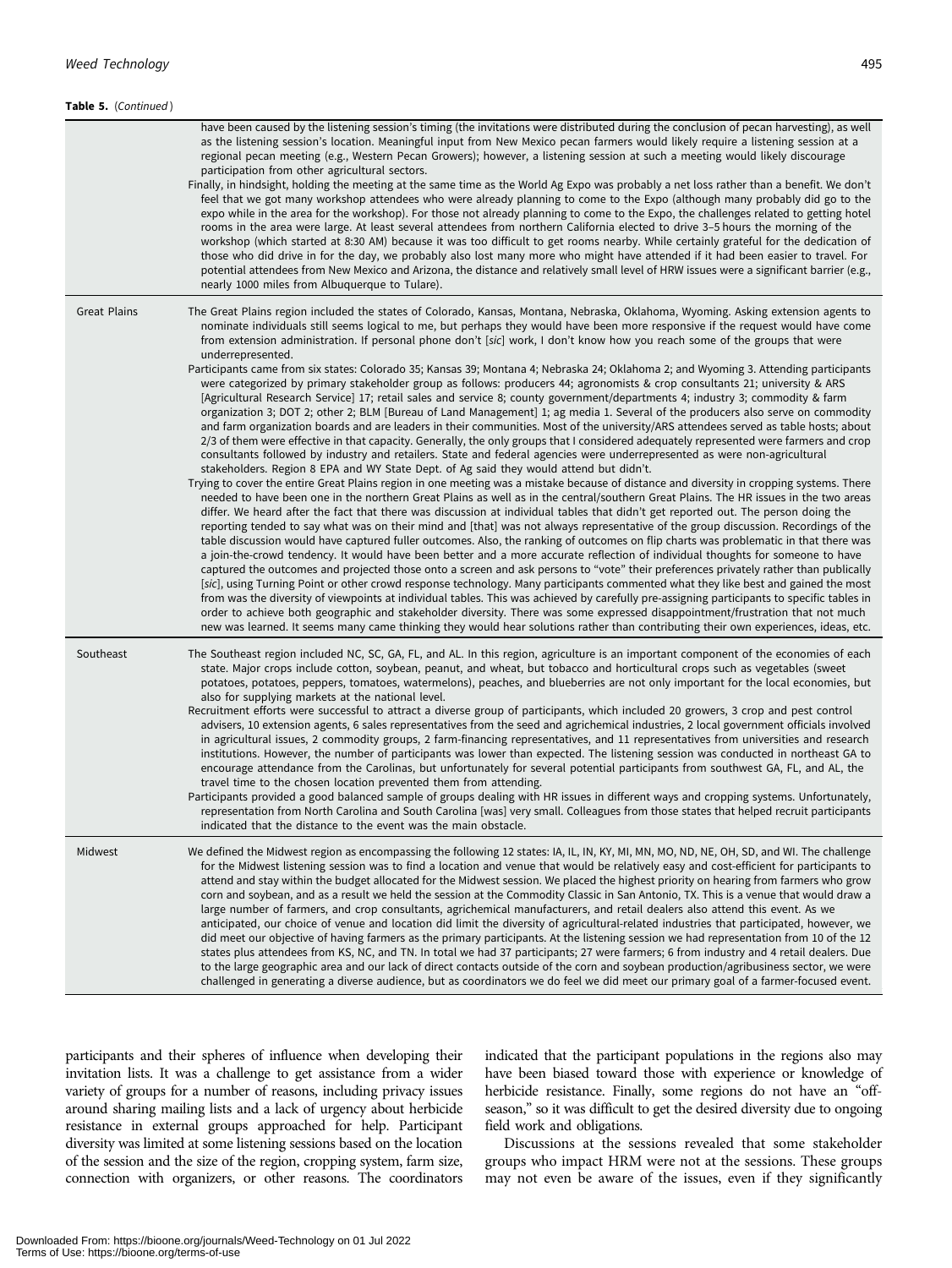impact evolution and spread of resistant weed species. Some of the groups missing from some or all of the sessions include absentee landowners, non-crop managers, state departments of transportation and rights-of-way managers, lenders, state departments of agriculture and other governmental agencies, farmers who normally do not attend meetings or who are not impacted by herbicide resistance, organic farmers, other farmer organizations, equipment dealers, custom pesticide applicators, policy makers, government officials, members of the general public, "nontraditional" farm owners (women, minorities, smallscale), and farm laborers.

# Regional Format of the Meetings

The regional meetings brought out viewpoints about herbicide resistance and weed management from crops besides corn (Zea mays L.), soybean [Glycine max (L.) Merr.], and cotton (Gossypium hirsutum L.). Participants generally appreciated talking to individuals from other parts of the region/sectors. The fact that the regions were large and/or listening sessions were often held in remote locations meant that participant diversity was limited for some sessions due to the time required to travel to a location. Funding was available to reimburse some participants for their travel to attend the sessions; however, travel distance and time limitations still prevented broader participation for some of the regions. For example, at the Midwest meeting held in conjunction with the Commodity Classic (San Antonio, TX), participation was limited to individuals who were already attending the Classic and who had the money and time available on their schedule to travel to and participate in the Classic. For the Southwest meeting held in Tulare, CA, farmers from New Mexico were invited, but the distance to the session was more than 1000 miles. The meeting was held during a busy time of year for New Mexican agriculture. Some coordinators reported that finding locations and venues for the listening sessions was challenging. We do not know what the relative impacts are of tying a listening session to another venue versus hosting it as a stand-alone meeting. In addition, lodging availability was a challenge for some of the sessions held in conjunction with another large event.

# Perspectives of Members of the HREC and Regional **Coordinators**

#### Approvals for the Meeting

One important oversight was not to secure approval for the listening sessions from an Institutional Review Board (IRB) from one committee member's academic institution. IRB approval was needed because the listening sessions included human "subjects," and IRB review is necessary when people are used as research subjects. For example, the University of Kentucky IRB requires review of a research protocol in which "any activity that meets either (a) the Department of Health and Human Services (DHHS) definition of both 'research' and 'human subjects' or (b) the Food and Drug Administration (FDA) definitions of both 'clinical investigation' and 'human subjects.'" The primary purpose of the IRB is to protect the rights and welfare of human (research) subjects. In line with IRB approval, the participants were informed that their involvement was voluntary, and their identity and responses were confidential if included in any publication. These assurances may also affect the nature of responses given at the meetings. Failure to apply for IRB approval means that any information from listening-session participants cannot be

published as research, although the information could be used for internal guidance to WSSA, such as determining the next initiatives for the HREC. Advanced review is required if there is "interpersonal communication between the investigator and subject through surveys, interviews, administration of educational tests, or other forms of interaction." Any effort similar to the listening sessions should secure IRB approval at its outset. Generally, an IRB will not approve a project post facto. In our case, after consultation and review of information regarding the listening sessions, the University of Kentucky IRB Committee determined the listening sessions did not require IRB review and approval. This allowed us to proceed with publication of the findings from the listening sessions after consultation and review of information regarding the listening session.

# Meeting Format

This was an interesting exercise for most of the weed scientists involved; it turned our typical notion of a grower meeting, that of "experts" giving information to clientele, on its head. Instead, we were listening to the audience and did not participate beyond assisting with logistics and taking notes to ensure that the views of the participants were heard and documented. While the approach was more familiar to the social scientists involved and has some similarities to the focus group interviews that industry uses, it was new to most of the weed scientists on the planning team. Most of the invited participants enjoyed being able to share their thoughts and ideas. Participation and engagement was very good in all the listening sessions, and participants asked for more meetings using the "listening" format. The few negative comments from participants suggested some of them did not realize the meeting was intended to solicit concerns and suggestions to help formulate a path forward and would not include presentation of management solutions.

The coordinators were generally pleased with the meeting format. Several said they would consider doing similar meetings as part of their ongoing programs and that they had gained ideas for extension programming from the regional listening sessions. At the same time, some coordinators also commented that this type of meeting took much more work and preparation than a typical extension meeting and they would be cautious about, if not adverse to, doing something similar in the future. Some coordinators reported that they would have developed different agendas for their sessions, although they did not elaborate on what they would have done differently. The coordinators did a great job and the planning group worked well together and with the facilitators to develop the listening sessions and to adapt as we learned from each session. Regional coordinators worked hard to get good participation, and their influence and personal invitations were key to attracting participants.

The sessions benefited from having professional facilitation and from having HREC members present to observe, take notes, and assist as needed. Having a common agenda and holding the "same" meeting at each location, with the same facilitators, allowed for regional comparisons that would have been difficult if each region had developed its own agenda. However, some flexibility was lost because of the uniform agenda across all sessions; the facilitators held closely to the agenda, so some spontaneity and ability to adjust to the unique character of each regional group was lost. Because each listening session covered a large geographic region and because of funding limits, coupled with time constraints for the members of the planning committee, the meetings could not be organized in a way that would allow us to